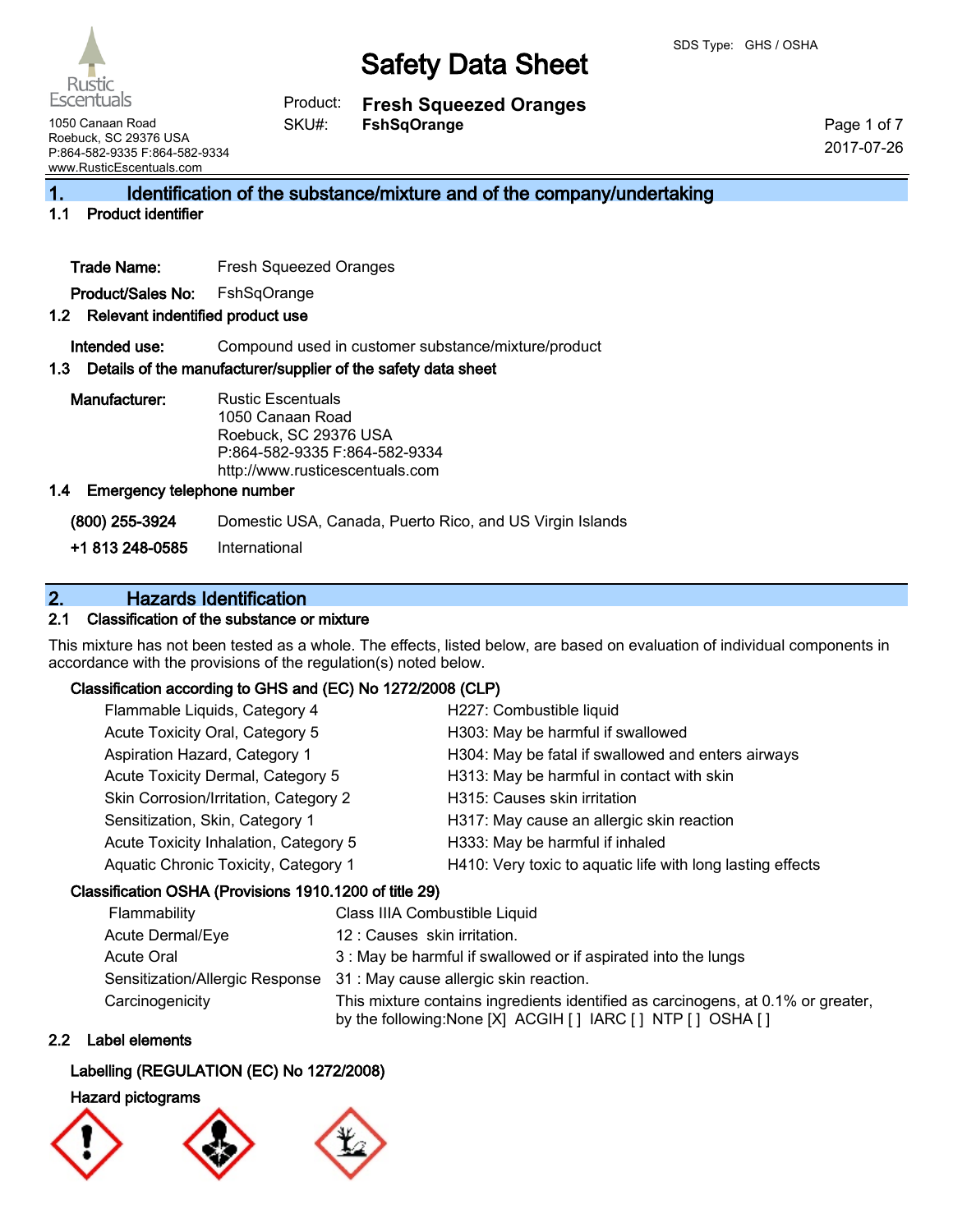

1050 Canaan Road **FSKU#:** FshSqOrange Roebuck, SC 29376 USA P:864-582-9335 F:864-582-9334 www.RusticEscentuals.com

# Safety Data Sheet

**Fresh Squeezed Oranges** Product: SKU#:

Page 2 of 7 2017-07-26

### Signal Word: Danger

| <b>Hazard statments</b> |                                                      |
|-------------------------|------------------------------------------------------|
| H <sub>227</sub>        | Combustible liquid                                   |
| H303                    | May be harmful if swallowed                          |
| H <sub>304</sub>        | May be fatal if swallowed and enters airways         |
| H <sub>3</sub> 13       | May be harmful in contact with skin                  |
| H315                    | Causes skin irritation                               |
| H317                    | May cause an allergic skin reaction                  |
| H333                    | May be harmful if inhaled                            |
| H410                    | Very toxic to aquatic life with long lasting effects |

### Precautionary Statements

#### Prevention:

| P <sub>235</sub>   | Keep cool                                                             |
|--------------------|-----------------------------------------------------------------------|
| P <sub>264</sub>   | Wash hands thoroughly after handling                                  |
| P <sub>272</sub>   | Contaminated work clothing should not be allowed out of the workplace |
| P273               | Avoid release to the environment                                      |
| oonse:             |                                                                       |
| P301 + P310 + P331 | IF SWALLOWED: Immediately call a POISON CENTER or doctor/physician Do |

#### Res

| sponse:              |                                                                                                                                       |
|----------------------|---------------------------------------------------------------------------------------------------------------------------------------|
| P301 + P310 + P331   | IF SWALLOWED: Immediately call a POISON CENTER or doctor/physician Do NOT<br>induce vomiting                                          |
| P302 + P352          | IF ON SKIN: Wash with soap and water                                                                                                  |
| $P304 + P312$        | IF INHALED: Call a POISON CENTER or doctor/physician if you feel unwell                                                               |
| P312                 | Call a POISON CENTER or doctor/physician if you feel unwell                                                                           |
| $P333 + P313$        | If skin irritation or a rash occurs: Get medical advice/attention                                                                     |
| P362                 | Take off contaminated clothing and wash before reuse                                                                                  |
| P363                 | Wash contaminated clothing before reuse                                                                                               |
| P370 + P378          | In case of fire: Use Carbon dioxide (CO2), Dry chemical, or Foam for extinction. Do not use<br>a direct water jet on burning material |
| P391                 | <b>Collect Spillage</b>                                                                                                               |
| <b>\thar Ussarda</b> |                                                                                                                                       |

# 2.3 Other Hazards

no data available

# 3. Composition/Information on Ingredients

### 3.1 Mixtures

This product is a complex mixture of ingredients, which contains among others the following substance(s), presenting a health or environmental hazard within the meaning of the UN Globally Harmonized System of Classification and Labeling of Chemicals (GHS):

| CAS#<br>Ingredient                             | EC#       | Conc.<br>Range | <b>GHS Classification</b>          | <b>OSHA Classification</b> |
|------------------------------------------------|-----------|----------------|------------------------------------|----------------------------|
| 68647-72-3<br>Limonene                         | 232-433-8 | $70 - 80 \%$   | H226; H304; H315; H317; H400; H410 | 12, 3, 31                  |
| 8008-57-9                                      | 232-433-8 | $10 - 20 %$    | H226; H304; H315; H400; H410       | 12, 3, 31                  |
| Citrus aurantium dulcis (Orange) oil           |           |                |                                    |                            |
| 8050-15-5                                      | 232-476-2 | $10 - 20 %$    | H402; H412                         | 31                         |
| Methyl ester of rosin (partially hydrogenated) |           |                |                                    |                            |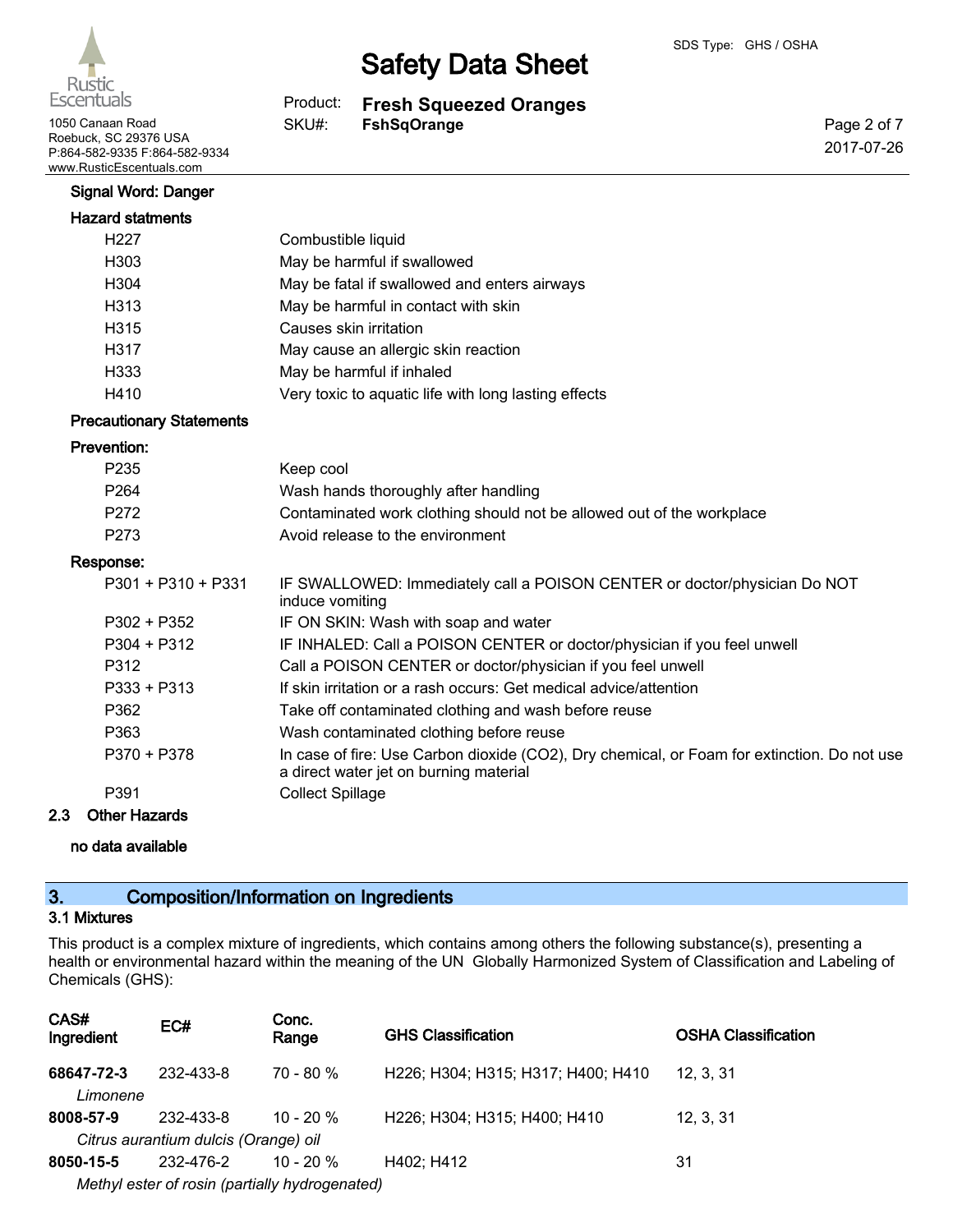

| $\sim$<br>Escentuals                                                                                            |           | Product:                                                 | <b>Fresh Squeezed Oranges</b>      |                            |  |
|-----------------------------------------------------------------------------------------------------------------|-----------|----------------------------------------------------------|------------------------------------|----------------------------|--|
| 1050 Canaan Road<br>SKU#:<br>Roebuck, SC 29376 USA<br>P:864-582-9335 F:864-582-9334<br>www.RusticEscentuals.com |           | <b>FshSqOrange</b>                                       |                                    |                            |  |
| CAS#<br>Ingredient                                                                                              | EC#       | Conc.<br>Range                                           | <b>GHS Classification</b>          | <b>OSHA Classification</b> |  |
| 78-70-6<br>Linalool                                                                                             | 201-134-4 | $0.1 - 1.0 %$                                            | H227; H303; H315; H317; H319; H402 | 12, 26                     |  |
| 91-64-5<br>Coumarin                                                                                             | 202-086-7 | $0.1 - 1.0 %$                                            | H302; H317; H402                   | 12, 15, 2, 26, 31, 9       |  |
|                                                                                                                 |           | See Section 16 for full text of GHS classification codes |                                    |                            |  |
|                                                                                                                 |           | Total Hydrocarbon Content (% $w/w$ ) = 88.50             |                                    |                            |  |

| 4.<br><b>First Aid Measures</b>                                                   |                                                                                                               |  |
|-----------------------------------------------------------------------------------|---------------------------------------------------------------------------------------------------------------|--|
| 4.1<br>Description of first aid measures                                          |                                                                                                               |  |
| Inhalation:                                                                       | Remove from exposure site to fresh air and keep at rest.<br>Obtain medical advice.                            |  |
| Eye Exposure:                                                                     | Flush immediately with water for at least 15 minutes.<br>Contact physician if symptoms persist.               |  |
| <b>Skin Exposure:</b>                                                             | Remove contaminated clothes. Wash thoroughly with water (and soap).<br>Contact physician if symptoms persist. |  |
| Ingestion:                                                                        | Rinse mouth with water and obtain medical advice.                                                             |  |
| Most important symptoms and effects, both acute and delayed<br>4.2                |                                                                                                               |  |
| Symptoms:                                                                         | no data available                                                                                             |  |
| Risks:                                                                            | Refer to Section 2.2 "Hazard Statements"                                                                      |  |
| Indication of any immediate medical attention and special treatment needed<br>4.3 |                                                                                                               |  |
| Treatment:                                                                        | Refer to Section 2.2 "Response"                                                                               |  |
| 5.<br><b>Fire-Fighting measures</b>                                               |                                                                                                               |  |
| <b>Extinguishing media</b><br>5.1                                                 |                                                                                                               |  |
| Suitable:                                                                         | Carbon dioxide (CO2), Dry chemical, Foam                                                                      |  |
|                                                                                   |                                                                                                               |  |
| Unsuitable                                                                        | Do not use a direct water jet on burning material                                                             |  |
| Special hazards arising from the substance or mixture<br>5.2                      |                                                                                                               |  |
| During fire fighting:<br>5.3 Advice for firefighters                              | Water may be ineffective                                                                                      |  |

# 6. **Accidental Release Measures**<br>6.1 Personal precautions, protective equipmen

Personal precautions, protective equipment and emergency procedures

Avoid inhalation and contact with skin and eyes. A self-contained breathing apparatus is recommended in case of a major spill.

### 6.2 Environmental precautions

Keep away from drains, soil, and surface and groundwater.

### 6.3 Methods and materials for containment and cleaning up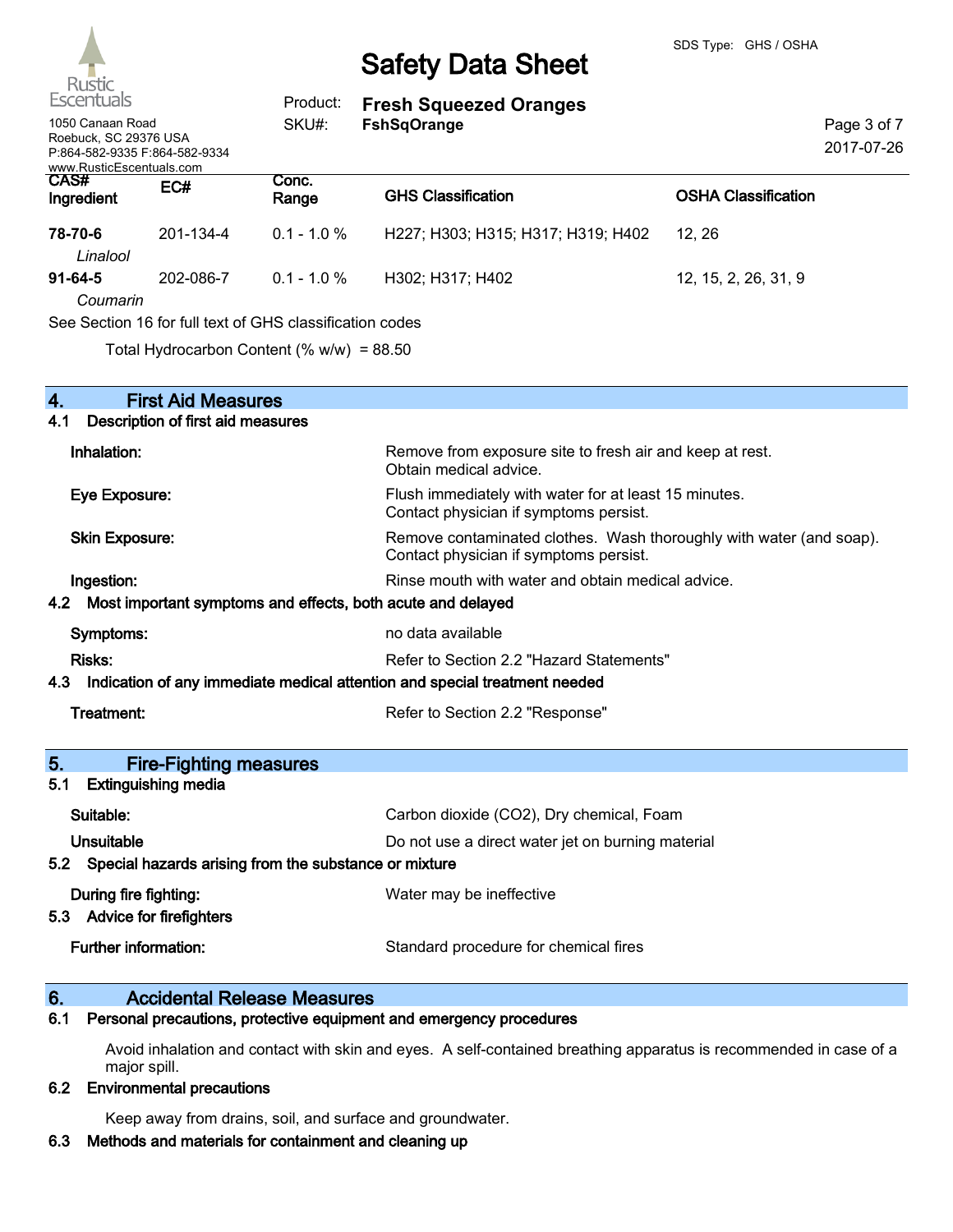Rustic Escentuals

**Fresh Squeezed Oranges** Product: SKU#:

1050 Canaan Road **FSKU#:** FshSqOrange Roebuck, SC 29376 USA P:864-582-9335 F:864-582-9334 www.RusticEscentuals.com

Page 4 of 7 2017-07-26

Clean up spillage promptly. Remove ignition sources. Provide adequate ventilation. Avoid excessive inhalation of vapors. Gross spillages should be contained by use of sand or inert powder and disposed of according to the local regulations.

#### 6.4 Reference to other sections

Not Applicable

# 7. Handling and Storage

#### 7.1 Precautions for safe handling

Apply according to good manufacturing and industrial hygiene practices with proper ventilation. Do not drink, eat or smoke while handling. Respect good personal hygiene.

### 7.2 Conditions for safe storage, including any incompatibilities

Store in a cool, dry and ventilated area away from heat sources and protected from light in tightly closed original container. Avoid plastic and uncoated metal container. Keep air contact to a minimum.

#### 7.3 Specific end uses

No information available

### 8. Exposure Controls/Personal Protection

#### 8.1 Control parameters

| <b>Exposure Limits:</b>                               | Contains no substances with occupational exposure limit values                                                                           |  |  |
|-------------------------------------------------------|------------------------------------------------------------------------------------------------------------------------------------------|--|--|
| <b>Engineering Controls:</b>                          | Use local exhaust as needed.                                                                                                             |  |  |
| 8.2 Exposure controls - Personal protective equipment |                                                                                                                                          |  |  |
| Eye protection:                                       | Tightly sealed goggles, face shield, or safety glasses with brow guards and side shields, etc.<br>as may be appropriate for the exposure |  |  |
| <b>Respiratory protection:</b>                        | Avoid excessive inhalation of concentrated vapors. Apply local ventilation where appropriate.                                            |  |  |
| Skin protection:                                      | Avoid Skin contact. Use chemically resistant gloves as needed.                                                                           |  |  |

### 9. Physical and Chemical Properties

#### 9.1 Information on basic physical and chemical properties

| Appearance:                  | Conforms to Standard     |
|------------------------------|--------------------------|
| Odor:                        | Conforms to Standard     |
| Color:                       | Yellow to Orange (G8-10) |
| <b>Viscosity:</b>            | Liquid                   |
| <b>Freezing Point:</b>       | Not determined           |
| <b>Boiling Point:</b>        | Not determined           |
| <b>Melting Point:</b>        | Not determined           |
| Flashpoint (CCCFP):          | 165 F (73.89 C)          |
| Auto flammability:           | Not determined           |
| <b>Explosive Properties:</b> | None Expected            |
| <b>Oxidizing properties:</b> | None Expected            |
| Vapor Pressure (mmHg@20 C):  | 0.8612                   |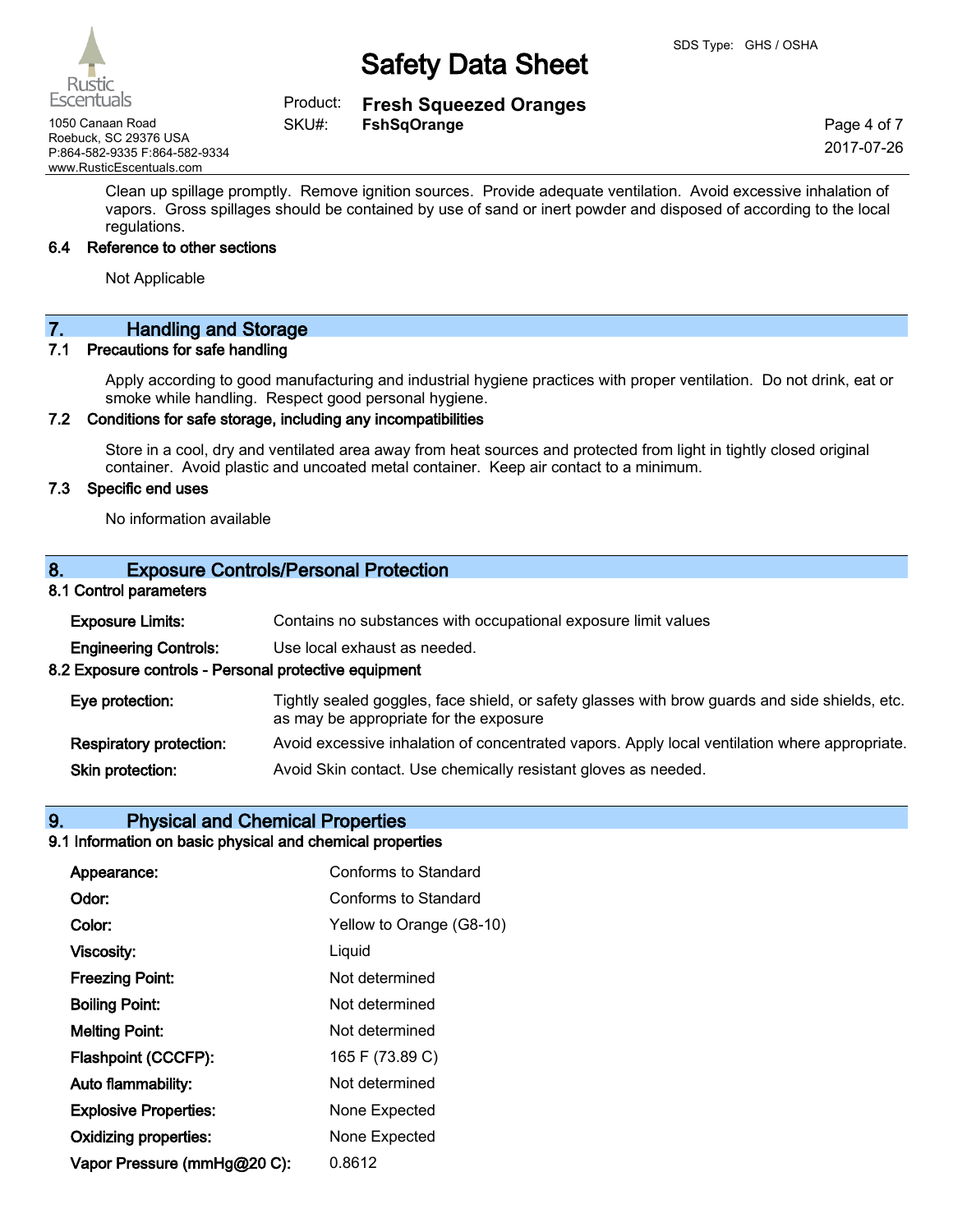

| Escentuals                                                                                             | Product: | <b>Fresh Squeezed Oranges</b> |                           |
|--------------------------------------------------------------------------------------------------------|----------|-------------------------------|---------------------------|
| 1050 Canaan Road<br>Roebuck, SC 29376 USA<br>P:864-582-9335 F:864-582-9334<br>www.RusticEscentuals.com | SKU#:    | <b>FshSqOrange</b>            | Page 5 of 7<br>2017-07-26 |
| %VOC:                                                                                                  |          | 88,5077                       |                           |
| Specific Gravity @ 25 C:                                                                               |          | 0.8600                        |                           |
| Density $@$ 25 C:                                                                                      |          | 0.8570                        |                           |
| Refractive Index @ 20 C:                                                                               |          | 1.4760                        |                           |
| Soluble in:                                                                                            | Oil      |                               |                           |

# 10. Stability and Reactivity

| 10.1 Reactivity                         | None                                               |
|-----------------------------------------|----------------------------------------------------|
| 10.2 Chemical stability                 | Stable                                             |
| 10.3 Possibility of hazardous reactions | None known                                         |
| 10.4 Conditions to avoid                | None known                                         |
| 10.5 Incompatible materials             | Strong oxidizing agents, strong acids, and alkalis |
| 10.6 Hazardous decomposition products   | None known                                         |

# 11. Toxicological Information

### 11.1 Toxicological Effects

Acute Toxicity Estimates (ATEs) based on the individual Ingredient Toxicity Data utilizing the "Additivity Formula"

| Acute toxicity - Oral - (Rat) mg/kg                | (LD50: 4,846.89) May be harmful if swallowed             |
|----------------------------------------------------|----------------------------------------------------------|
| Acute toxicity - Dermal - (Rabbit) mg/kg           | (LD50: 4,845.21) May be harmful in contact with skin     |
| Acute toxicity - Inhalation - (Rat) mg/L/4hr       | (LC50: 73.09) May be harmful if inhaled                  |
| Skin corrosion / irritation                        | Causes skin irritation                                   |
| Serious eye damage / irritation                    | Not classified - the classification criteria are not met |
| <b>Respiratory sensitization</b>                   | Not classified - the classification criteria are not met |
| <b>Skin sensitization</b>                          | May cause an allergic skin reaction                      |
| Germ cell mutagenicity                             | Not classified - the classification criteria are not met |
| Carcinogenicity                                    | Not classified - the classification criteria are not met |
| Reproductive toxicity                              | Not classified - the classification criteria are not met |
| Specific target organ toxicity - single exposure   | Not classified - the classification criteria are not met |
| Specific target organ toxicity - repeated exposure | Not classified - the classification criteria are not met |
| <b>Aspiration hazard</b>                           | May be fatal if swallowed and enters airways             |

### 12. Ecological Information 12.1 Toxicity

| Acute acquatic toxicity      | Not classified - the classification criteria are not met |
|------------------------------|----------------------------------------------------------|
| Chronic acquatic toxicity    | Very toxic to aquatic life with long lasting effects     |
| <b>Toxicity Data on soil</b> | no data available                                        |
| Toxicity on other organisms  | no data available                                        |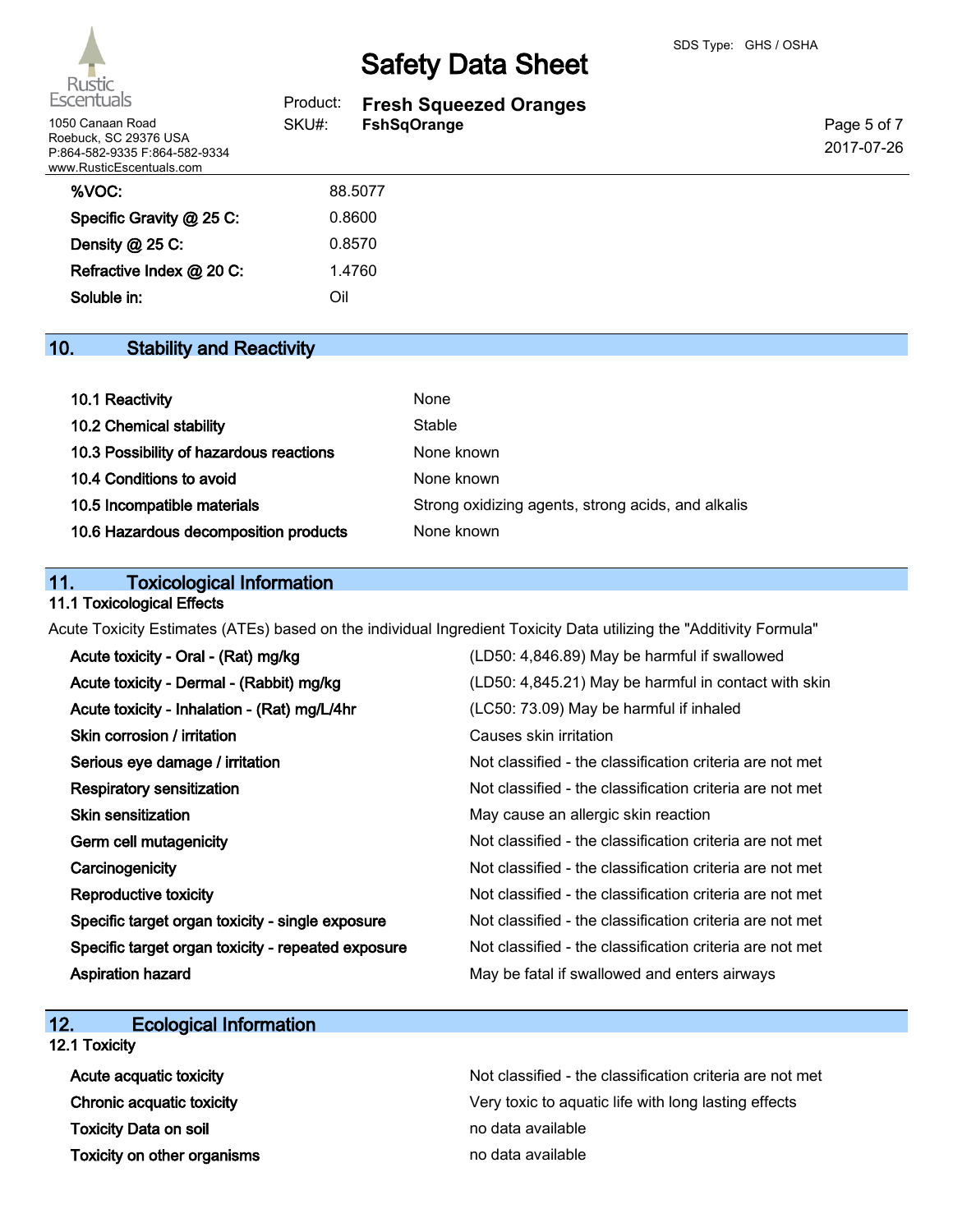

| Escentuals<br>Product:                                                                                  |       | <b>Fresh Squeezed Oranges</b> |                           |
|---------------------------------------------------------------------------------------------------------|-------|-------------------------------|---------------------------|
| 1050 Canaan Road<br>Roebuck, SC 29376 USA<br>P:864-582-9335 F:864-582-9334<br>www.RusticEscentuals.com_ | SKU#: | <b>FshSqOrange</b>            | Page 6 of 7<br>2017-07-26 |
| 12.2 Persistence and degradability                                                                      |       | no data available             |                           |
| 12.3 Bioaccumulative potential                                                                          |       | no data available             |                           |
| 12.4 Mobility in soil                                                                                   |       | no data available             |                           |
| 12.5 Other adverse effects                                                                              |       | no data available             |                           |
|                                                                                                         |       |                               |                           |

### 13. Disposal Conditions

### 13.1 Waste treatment methods

Do not allow product to reach sewage systems. Dispose of in accordance with all local and national regulations. Send to a licensed waste management company.The product should not be allowed to enter drains, water courses or the soil. Do not contaminate ponds, waterways or ditches with chemical or used container.

## 14. Transport Information

| Regulator<br>U.S. DOT (Non-Bulk)<br>Chemicals NOI<br><b>ADR/RID (International Road/Rail)</b> |            | <b>Class</b> | Pack Group<br>Not Regulated - Not Dangerous Goods | <b>Sub Risk</b> | UN-nr. |
|-----------------------------------------------------------------------------------------------|------------|--------------|---------------------------------------------------|-----------------|--------|
| <b>Environmentally Hazardous</b><br>Liquid, n.o.s.<br>IATA (Air Cargo)                        | Substance, | 9            | Ш                                                 |                 | UN3082 |
| <b>Environmentally Hazardous</b><br>Liquid, n.o.s.<br>IMDG (Sea)                              | Substance. | 9            | Ш                                                 |                 | UN3082 |
| <b>Environmentally Hazardous</b><br>Liquid, n.o.s.                                            | Substance. | 9            | Ш                                                 |                 | UN3082 |

| 15.<br><b>Regulatory Information</b>       |                                                              |
|--------------------------------------------|--------------------------------------------------------------|
| U.S. Federal Regulations:                  |                                                              |
| <b>TSCA (Toxic Substance Control Act):</b> | All components of the substance/mixture are listed or exempt |
| 40 CFR(EPCRA, SARA, CERCLA and CAA)        | This product contains NO components of concern.              |
| U.S. State Regulations:                    |                                                              |
| <b>California Proposition 65 Warning</b>   | This product contains the following components:              |
| 123-35-3(NF 204-622-5 1 - 2 %              | beta-Myrcene (NFS)                                           |
| Canadian Regulations:                      |                                                              |
| <b>DSL / NDSL</b>                          | 101.30% of the components are listed or exempt.              |
|                                            |                                                              |

# 16. Other Information

GHS H-Statements referred to under section 3